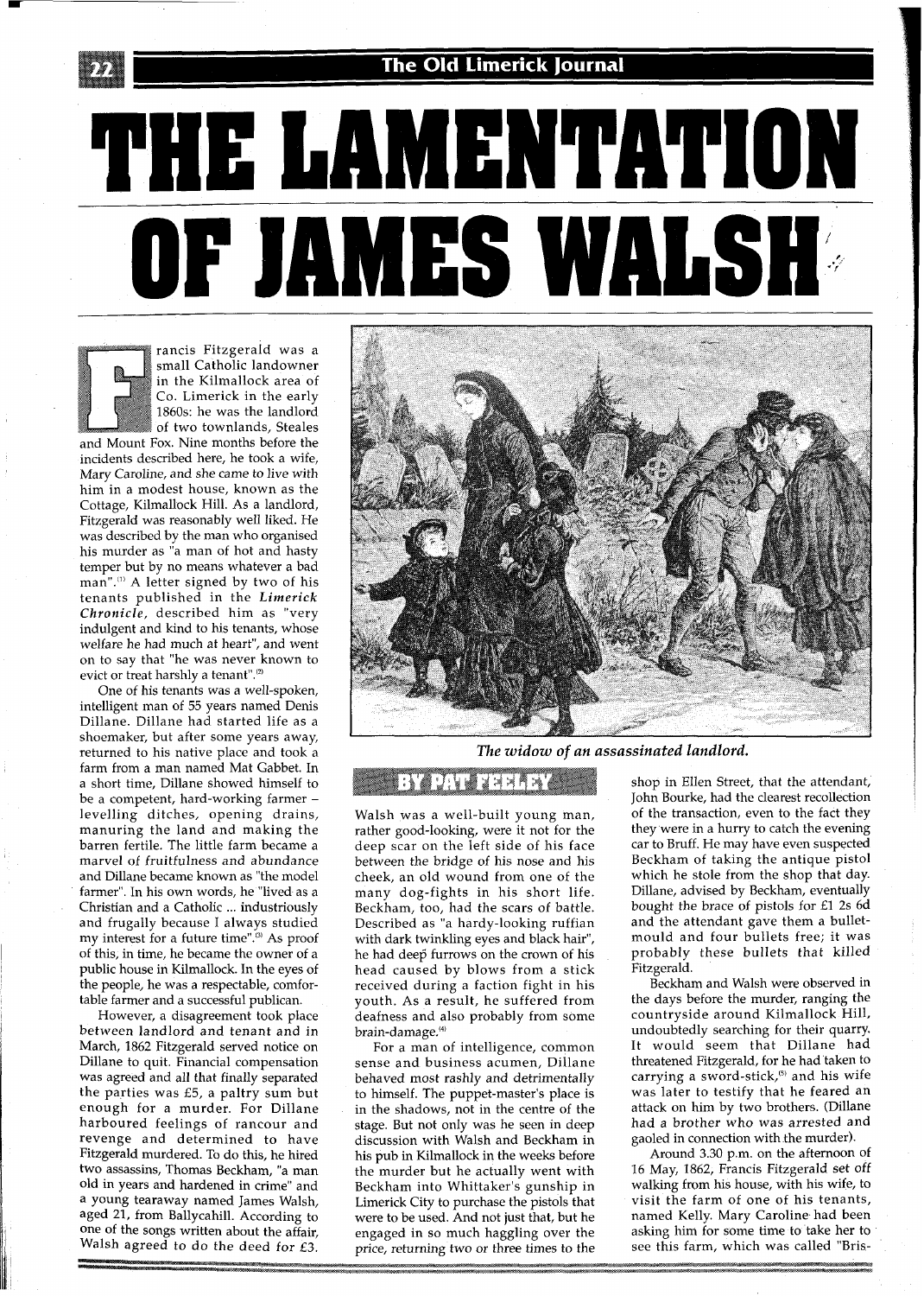# **Winter Edition 1992**



William Marwood, hangman.

bane", and was in the townland of Garrynoe, about two miles from their home. They arrived there and spent about fifteen minutes looking at the farm and talking to one of the Kellys. They then set off back on the road home. But they had not gone far when they were accosted by two strangers, Beckham, in his customary dark frieze suit and wearing a Caroline hat, and Walsh, wearing a grey, Jim Crow hat. Neither man was disguised. Beckham shouted: "Stand my man, I want your money". Fitzgerald put his wife behind him. She said: "Francis dear, give them everything". He said: "I have no money". Whereupon Beckham replied: "I'll have your life", put his hand to his breast, pulled out a pistol and shot the landlord. Walsh then fired his pistol into him and Fitzgerald collapsed on the road. The two assassins then jumped a low, stone wall on the roadside and ran away.

Mrs. Fitzgerald was screaming and in a state of shock but her badly wounded husband remained cool. He told her to go for Miss Kelly. She met a boy pushing a wheelbarrow and he ran to get Miss Kelly. John Hannon, a local farmer, and his daughters arrived on the scene and sent for a doctor. They put the dying man on a board and they were taking him along the road when they met Dr. Connell. He made a brief examination and told them to take Fitzgerald home. His wife ran home to get some wine and

attended him until he died a few hours later. He remained in good spirits until the end and said a number of times: "My little woman, give me a drink".<sup>6</sup>

An inquest revealed that he had been shot twice, through the neck and trachea, piercing the windpipe, and below the left shoulder-blade, fracturing ribs and piercing a lung. There was serious damage to his lungs and considerable internal bleeding.<sup>7</sup>

The police arrested Beckham the following day, in a bed with two countrymen, in the house of a man named John Lee, eight or nine miles from the scene of the murder. Seven bullets and some caps were found in his waistcoat. In a subsequent search of the thatch of the house, three pistols were found, one of which was loaded and another that had recently been fired. A key was also found. This led the police to a trunk in another man's house, where the stolen antique pistol and some gun-powder were discovered.<sup>(8)</sup> Beckham was identified at the inquest by the widow as one of the killers but showed no emotion. He and Dillane were charged with the murder, Dillane with being an accessory before the fact.

Walsh went into hiding. There was a lot of sympathy for Walsh in the area. He was young and wild and the feeling was that he had been drawn into the conspiracy. He was also the eldest of a large, fatherless family. This sympathy

translated into support and succour when he was on his keep. This was not confined to his relatives and friends but extended to the peasantry generally of the area: The hunt for Walsh was unceasing. It was reported that hardly a day passed that parties of police from Bruff, Kilmallock and Hospital were not out looking for him. In early June, a massive search was mounted, with police being brought in from Limerick City and south Tipperary. About 300 police in all were involved, fine-combing forty, square miles of the countryside around Kilmallock and Knocklong in an attempt to flush him out.<sup>(9)</sup> But no trace of him could be found. It was believed that people kept watch for him and warned him when the police were approaching. Their failure was an embarrassment to the authorities, and after a month of these fruitless searches, the government offered a £300 reward for his capture and £100 to anyone who would give information on any person harbouring him. But in spite of these substantial inducements, no-one came forward. Then, without a warning, at 9 p.m. on 23 June, 1862, Walsh walked into the police barracks at Elton, about five miles from Kilmallock, and surrendered himself to the acting sergeant, Deegan. Richard Joseph Grace R.M., who had been active in the pursuit, was summoned and, with a party of police, escorted him to the barracks at Bruff the following morning. From there he was taken to the County Gaol in Limerick, where a large crowd had gathered and as he was being led in, he shouted in a loud voice: "Ballycahill for ever".

There was some speculation in the newspapers that he had come in on the understanding that he would be accepted as a Crown witness and thereby save his own life. But there is no proof of this and it never happened. Some lines from the song, "The Lamentation of James Walsh", may be closer to the truth:

*When I did surrender it was no wonder, I saw no chance to escape the laws, I was so well surrounded in woods and mountains,* 

*I often sat down and began to pause.* 

Beckham was the first to be tried. His trial took place before the Special Commission in the second week of June, 1862, in Limerick. The evidence against him was undeniable and he was found guilty and sentenced to death. His execution took place on the gallows in front of the County Gaol in Limerick on 16 July, 1862, two months after the murder. Of the three executions, his was the most remarkable. It was held at noon and by that time a huge crowd, reckoned from four to five thousand, had assembled. A reporter noted that this included "many females of the lower class" anxious "to gratify a morbid curiosity". The Roman Catholic clergy, accompanied by two altar boys, were in attendance upon Beckham, and when they were about to depart, he called the